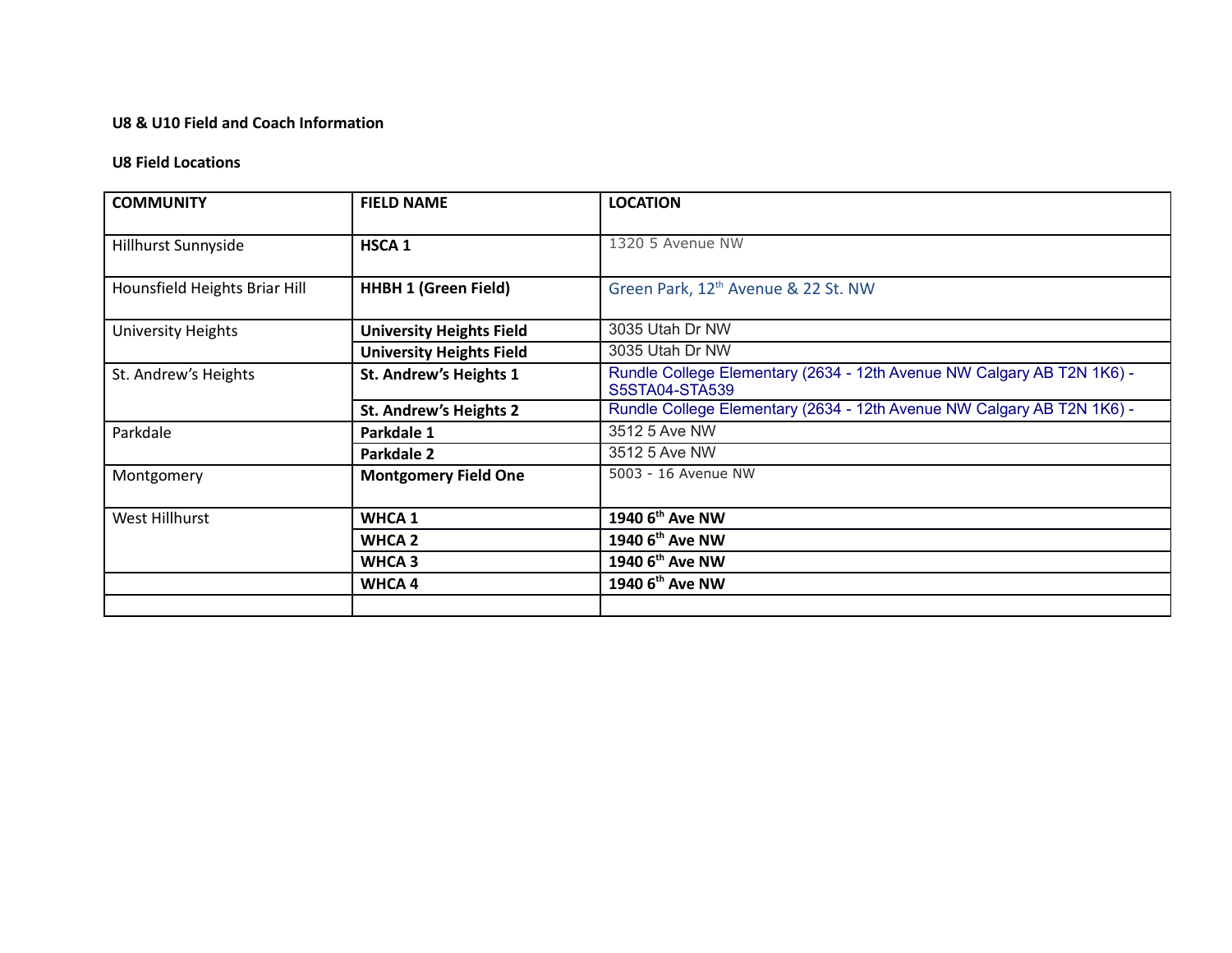## **U10 Field Locations**

| <b>COMMUNITY</b>              | <b>FIELD NAME</b>                                      | <b>LOCATION</b>                           |
|-------------------------------|--------------------------------------------------------|-------------------------------------------|
| Hillhurst Sunnyside           | <b>HSCA1</b>                                           | 1320 5 Avenue NW                          |
| Hounsfield Heights Briar Hill | <b>Maritime Reunion</b><br>(for HHBH Girls 1 - Alan)   | $2422 - 5$ <sup>th</sup> Ave NW           |
|                               | <b>Madeleine d'Houlet</b><br>(for HHBH Girls 2 - Dale) | $108 - 22^{nd}$ Street NW                 |
|                               | <b>St. Andrews Heights (for HHBH</b><br>Boys)          | 2634 - 12th Avenue NW Calgary AB T2N 1K6) |
| Brentwood                     | <b>Brentwood Elementary</b>                            | 1231 Northmount Dr NW                     |
|                               | Sir Winston Churchill High<br>School                   | 5220 Northland Dr NW                      |
| Rosedale                      | Rosedale Elementary School                             | 905 13 Ave NW, Calgary, AB                |
| TriWood                       | <b>TriWood Field One</b>                               | 2244 Chicoutimi Dr NW                     |
| <b>University Heights</b>     | <b>University Heights Field</b>                        | 3035 Utah Dr NW                           |
| <b>Mount Pleasant</b>         | <b>Mount Pleasant Ecole Rose</b>                       | 2512 4 St NW                              |
|                               | Sauvage 1                                              |                                           |
|                               | <b>Mount Pleasant Ecole Rose</b>                       | 2512 4 St NW                              |
|                               | Sauvage 2                                              |                                           |
| West Hillhurst                | <b>WHCA North</b>                                      | 1940 6 <sup>th</sup> Ave NW               |
| Bridgeland                    | <b>Bridgeland</b>                                      | 917 Centre Ave NE                         |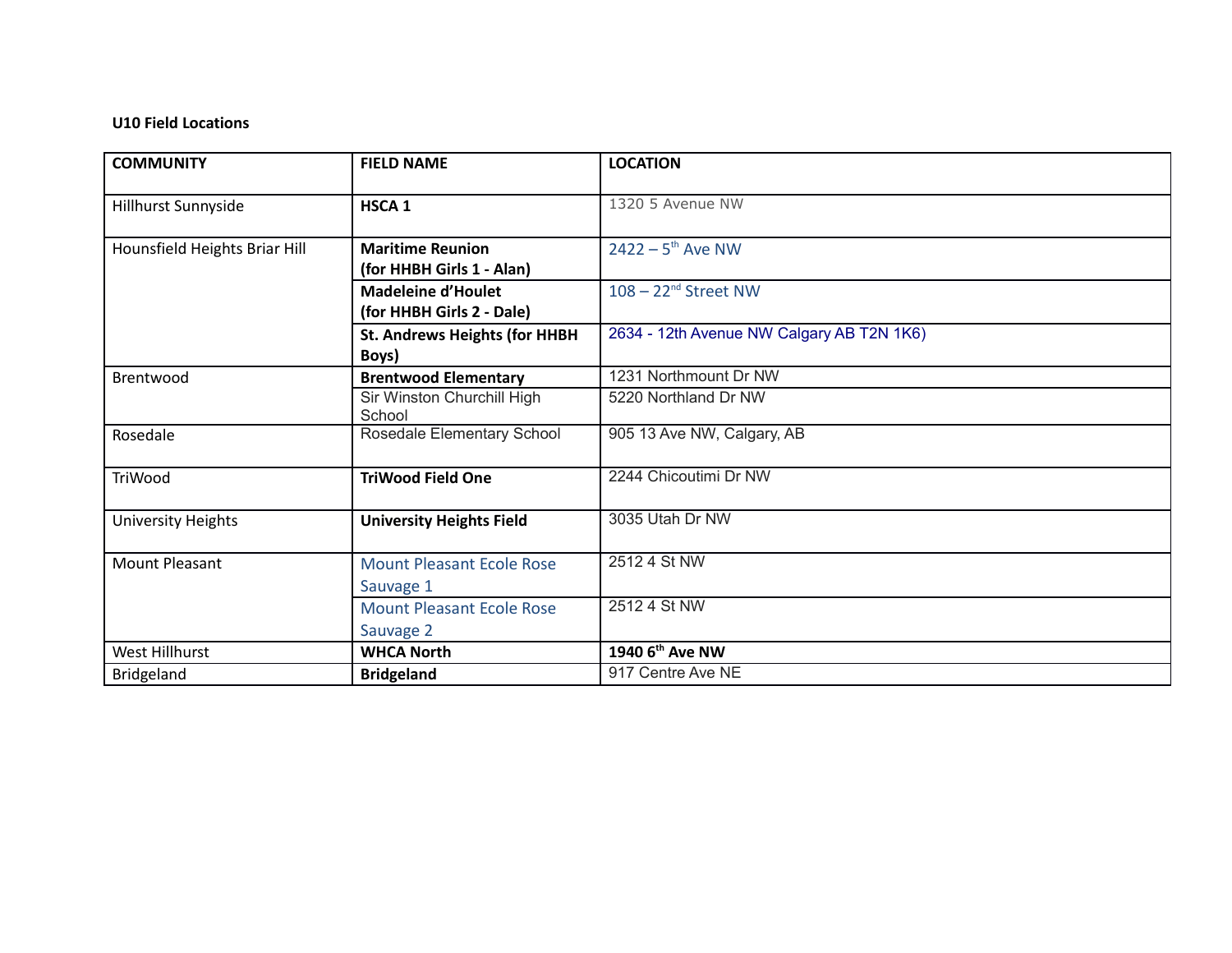# **U8 Coach Information by Community**

| <b>COMMUNITY</b>              | <b>Team</b>                                   | Coach                                                                                                    | E-mail                                                                                                                                             | <b>Number</b>                                                                                |
|-------------------------------|-----------------------------------------------|----------------------------------------------------------------------------------------------------------|----------------------------------------------------------------------------------------------------------------------------------------------------|----------------------------------------------------------------------------------------------|
| Hillhurst Sunnyside           | HSCA <sub>1</sub>                             | <b>Curtis Cook</b>                                                                                       | ccook@vestaenergy.com                                                                                                                              |                                                                                              |
|                               | HSCA <sub>2</sub>                             | <b>Brad LeDrew</b><br>Andy                                                                               | bradl@triumphepcm.com<br>Shandy2@shaw.ca                                                                                                           |                                                                                              |
|                               | HSCA <sub>3</sub>                             | Kevin McLauglin<br>Kevin Schouten                                                                        | kmclaugh@ucalgary.ca<br>kevros@shaw.ca                                                                                                             |                                                                                              |
|                               | HSCA 4                                        | Roger Waterhouse                                                                                         | waterhouseroger@yahoo.co.uk                                                                                                                        |                                                                                              |
| Hounsfield Heights Briar Hill | HHBH1                                         | <b>Murray Desrosiers</b>                                                                                 | sdesros@shaw.ca                                                                                                                                    | 4032536494                                                                                   |
|                               |                                               | <b>Rob Ursell</b>                                                                                        | Ursells@telus.net                                                                                                                                  | 403-651-3432                                                                                 |
|                               | HHBH <sub>2</sub>                             | Michelle LeGrandeur                                                                                      | mlegrandeur@hotmail.com                                                                                                                            | 403 284-4866                                                                                 |
|                               |                                               | <b>Tony Giantomaso</b>                                                                                   | tgiantomaso@gmail.com                                                                                                                              | 403-966-8496                                                                                 |
|                               | HHBH3                                         | Lucas Ramage                                                                                             | lucasramage@gmail.com                                                                                                                              | 403-850-2561                                                                                 |
| <b>University Heights</b>     | <b>UH1</b>                                    | <b>Kevin Berwick</b>                                                                                     | kberwick@shaw.ca                                                                                                                                   | 403-210-2619                                                                                 |
|                               | UH <sub>2</sub>                               | Daralee Gilbertson                                                                                       | dgilbertson02@gmail.com                                                                                                                            | 403-999-4222                                                                                 |
| St. Andrew's Heights          | SH <sub>1</sub>                               | <b>Marc Poulin</b>                                                                                       | poulin@ucalgary.ca                                                                                                                                 | (403) 869-8372                                                                               |
| Parkdale                      | PD <sub>1</sub>                               | Alana Kraft<br>Stephanie Raugust                                                                         | alkraft@telus.net<br>stephanie raugust@nexeninc.com                                                                                                |                                                                                              |
|                               | PD <sub>2</sub>                               | <b>Brent Bordyniuk</b><br>Henlei Akmam                                                                   | bordy11@shaw.ca<br>hakmam@talisman-energy.com                                                                                                      |                                                                                              |
|                               | PD <sub>3</sub>                               | <b>Mike Libin</b><br>Mark van Engelen                                                                    | maddoglibin@shaw.ca<br>mark marije@hotmail.com                                                                                                     |                                                                                              |
|                               | PD4                                           | <b>Denis Hrstic</b><br><b>Lindsay Stewart</b>                                                            | denis@myhomeagent.ca<br>Islindsaystewart9@gmail.com                                                                                                |                                                                                              |
| Montgomery                    | MG <sub>1</sub>                               | Dan Dornan<br>Kathy Taylor                                                                               | ddornan@telus.net<br>kathy scott@yahoo.com                                                                                                         |                                                                                              |
|                               |                                               |                                                                                                          |                                                                                                                                                    |                                                                                              |
| <b>West Hillhurst</b>         | <b>WHCA</b>                                   | <b>Byron Bill</b>                                                                                        | byronbill@shaw.ca                                                                                                                                  | 403-263-7775                                                                                 |
|                               | Grey                                          | Hamish MacAulay                                                                                          | buzzangus@gmail.com                                                                                                                                | 587-352-9272                                                                                 |
|                               |                                               |                                                                                                          |                                                                                                                                                    |                                                                                              |
|                               |                                               |                                                                                                          |                                                                                                                                                    |                                                                                              |
|                               |                                               |                                                                                                          |                                                                                                                                                    |                                                                                              |
|                               |                                               |                                                                                                          |                                                                                                                                                    |                                                                                              |
|                               |                                               |                                                                                                          |                                                                                                                                                    |                                                                                              |
|                               | <b>WHCA</b><br>Orange<br><b>WHCA</b><br>White | Sandy Connery<br>Ken Alanen<br><b>Troy Rose</b><br>Mark Ewanishin<br>Ilhham Isgandarov<br>Nicholas Hagen | sconnery@canadianfootwear.com<br>Tle elliot@yahoo.ca<br>Heatha1@hotmail.com<br>heyujed@telusplanet.net<br>Kaunas ok@yahoo.com<br>nickhagen@shaw.ca | 403-283-8933<br>403-452-8784<br>403-620-6769<br>403-817-1602<br>403-670-9909<br>403-455-4948 |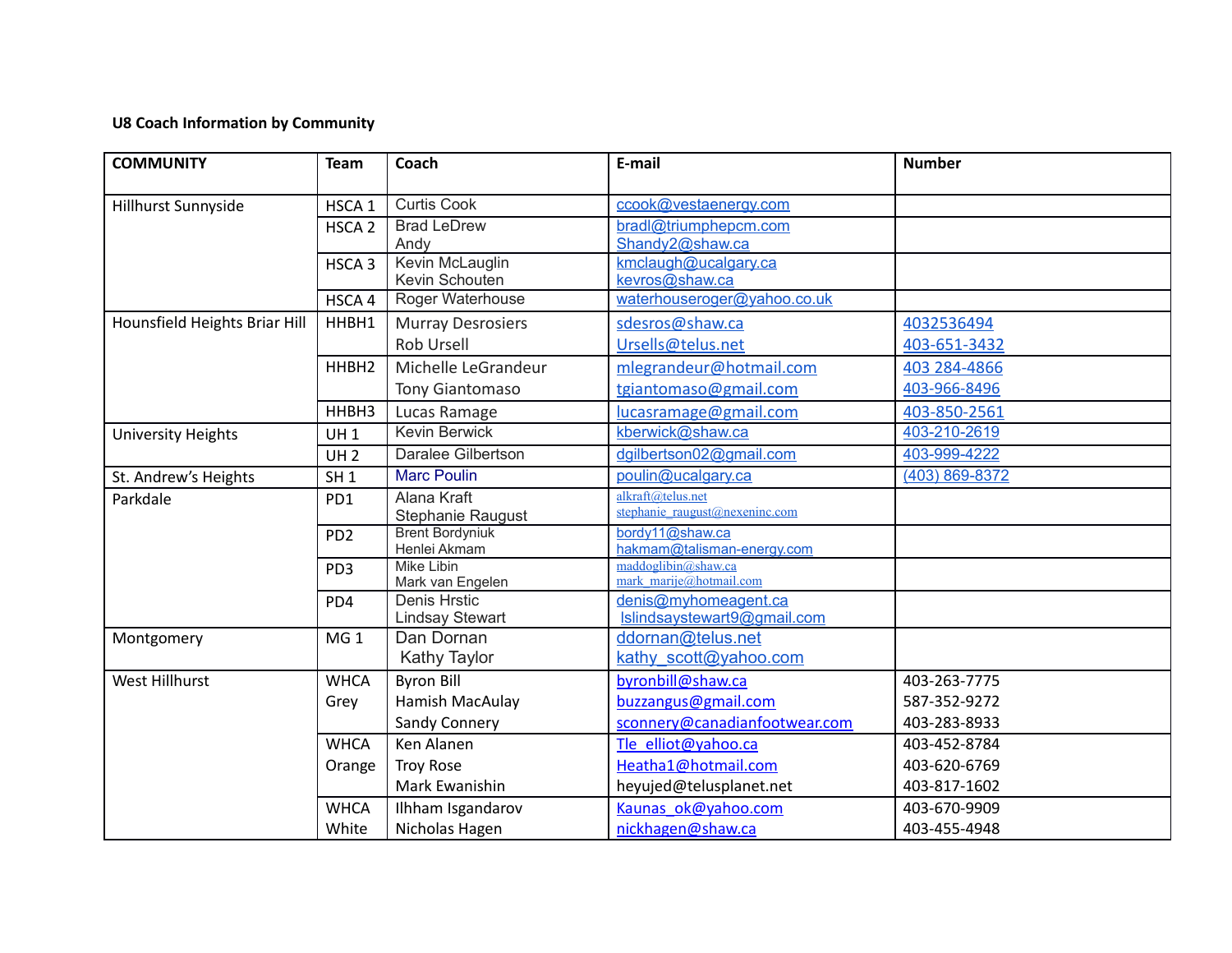|       | Janet Zaidlik      | janetzajdlik@hotmail.com | 403-269-9834 |
|-------|--------------------|--------------------------|--------------|
| WHCA  | Lance Mierendorf   | Ram126@shaw.ca           | 403-690-9633 |
| Maroo | l Julie Parchewsky | jparchewsky@me.com       | 403-608-9598 |
|       | Treena Roos        | Richard.treena@gmail.com | 403-202-2981 |

# **U10 Coach Information by Community**

| <b>COMMUNITY</b>    | Team                | Coach            | E-mail                    | <b>Number</b> |
|---------------------|---------------------|------------------|---------------------------|---------------|
|                     |                     |                  |                           |               |
|                     |                     |                  |                           |               |
|                     |                     |                  |                           |               |
|                     |                     |                  |                           |               |
| Hillhurst Sunnyside | HSCA Mixed 1        | Daryl Drainville | daryldrainville@gmail.com |               |
|                     |                     |                  |                           |               |
|                     |                     |                  |                           |               |
|                     |                     |                  |                           |               |
|                     |                     |                  |                           |               |
|                     | <b>HSCA Mixed 2</b> | Marty Johnson    | nancmart@shaw.ca          |               |
|                     |                     |                  |                           |               |
|                     |                     |                  |                           |               |
|                     |                     |                  |                           |               |
|                     |                     |                  |                           |               |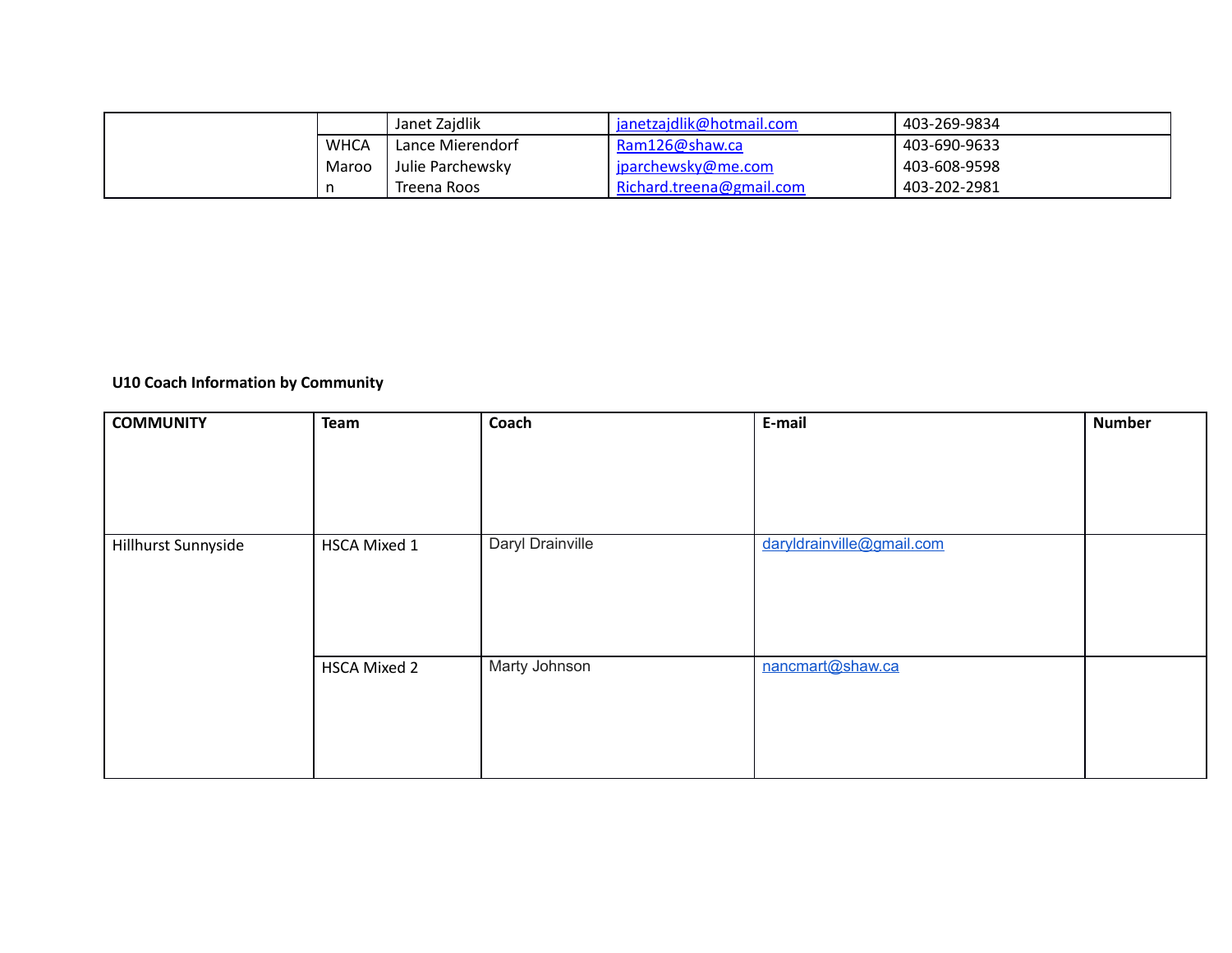|                                  | <b>HSCA Girls 1</b>      | Laura Clarke-Brubacher           | lakelovingirl@shaw.ca                              |              |
|----------------------------------|--------------------------|----------------------------------|----------------------------------------------------|--------------|
| Hounsfield Heights Briar<br>Hill | HHBH Boys 1              | <b>Gary Perfect</b>              | gperfects5@shaw.ca                                 |              |
|                                  | HHBH Girls 1             | Allan de Paiva<br>Carson Ackroyd | allandepaiva7@gmail.com<br>carson.ackroyd@atco.com |              |
|                                  | <b>HHBH Girls 2</b>      | <b>Dale Risling</b>              | dale.risling@gov.ab.ca                             |              |
| Brentwood                        | <b>Brentwood Mixed 1</b> | Slaven Tustonic                  | slaventustonic@hotmail.com                         | 403-338-1852 |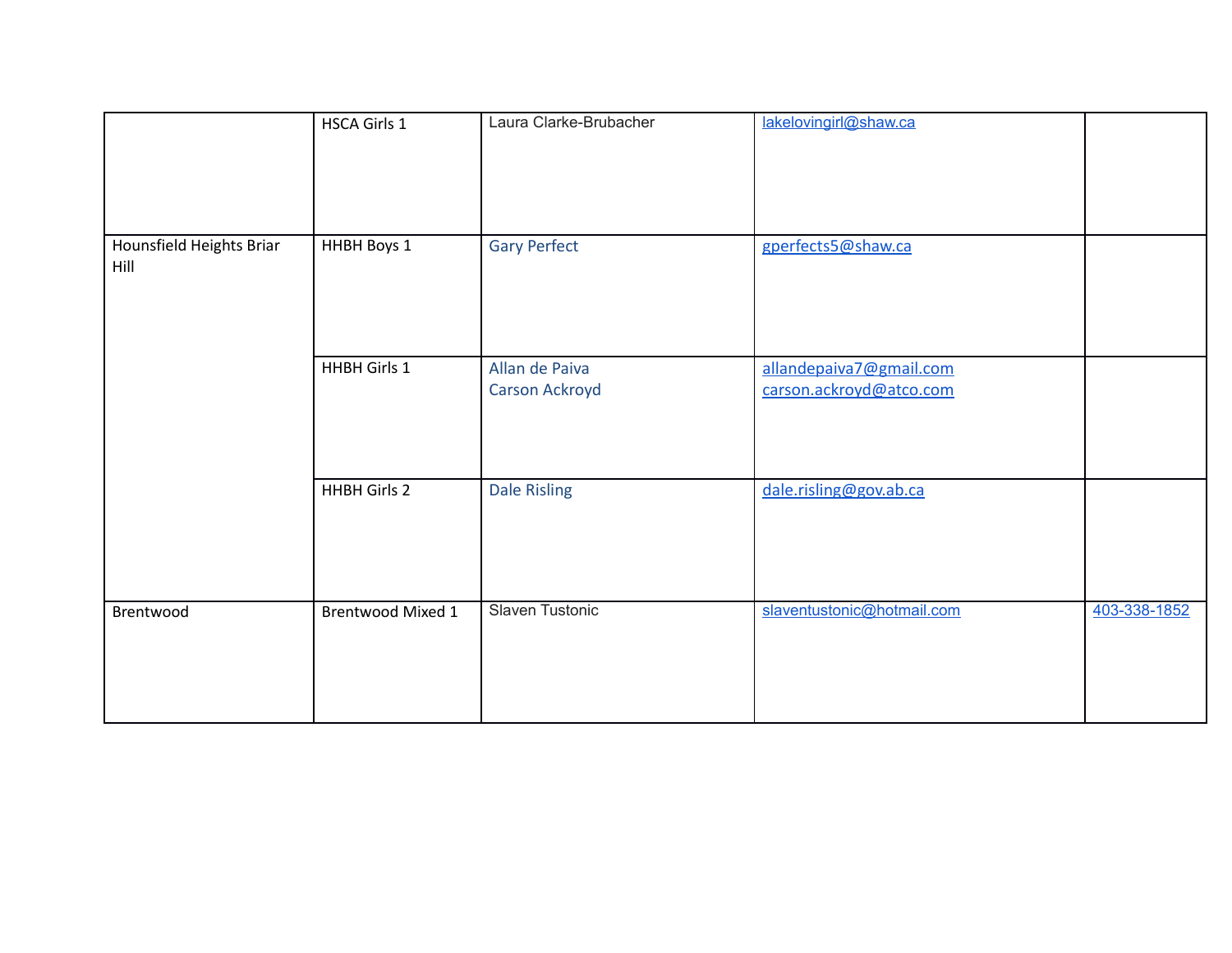|          | <b>Brentwood Mixed 2</b> | Andrew Moreau<br>Stovel Ferguson                       | moreaua@mac.com<br>stovelferguson@gmail.com                                         | 403-836-3739<br>403-289-9294                 |
|----------|--------------------------|--------------------------------------------------------|-------------------------------------------------------------------------------------|----------------------------------------------|
|          | <b>Brentwood Girls 1</b> | Lisa Florence<br><b>Graham Matheos</b><br>Dave Friesen | petelisa@telusplanet.net<br>gmatheos@northernhillsphysio.com<br>dfriesen@valard.com | 403-230-3876<br>403-289-5945<br>403-284-0606 |
| Rosedale | Rosedale Boys 1          | <b>Jerrod Hoskins</b>                                  | jered@prime-solutions.ca                                                            | 403-612-0077                                 |
|          | Rosedale Girls 1         | <b>Anna Strasser</b>                                   | astrasser9@gmail.com                                                                | 403-277-8500                                 |
| TriWood  | TriWood Mixed 1          | <b>Alan Moore</b>                                      | mintinsaltillo@hotmail.com                                                          | 403.862.1855                                 |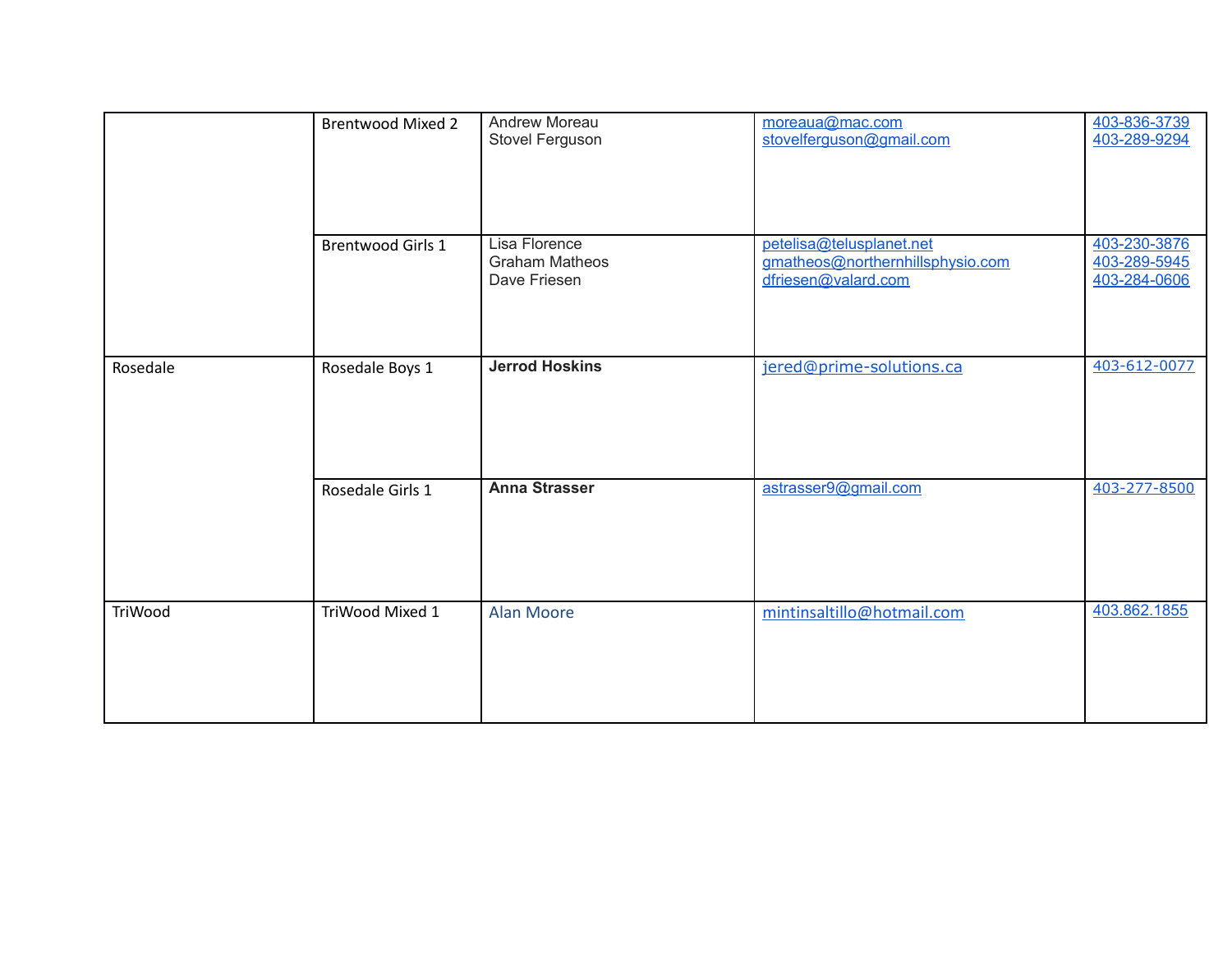|                           | TriWood Girls 1 | Karen MacMillan<br><b>Andy Williams</b> | kurtiskaren@shaw.ca<br>shanmoel@shaw.ca | 403.922.3010<br>403.289.0489 |
|---------------------------|-----------------|-----------------------------------------|-----------------------------------------|------------------------------|
| <b>University Heights</b> | UH Mixed 1      | John Mcgregor                           | mcgregoranalytics@shaw.ca               | 403-283-9774                 |
| <b>Mount Pleasant</b>     | MP Boys 1       | Dan MacLean                             | macbeer@shaw.ca                         | 403-764-4997                 |
|                           | MP Boys 2       | <b>Tim Collins</b>                      | mintycollinszoo@shaw.ca                 | 403-592-0190                 |
|                           | MP Girls 1      | <b>Arnie Brownlees</b>                  | abrownlees@telus.net                    | 403-277-1469                 |